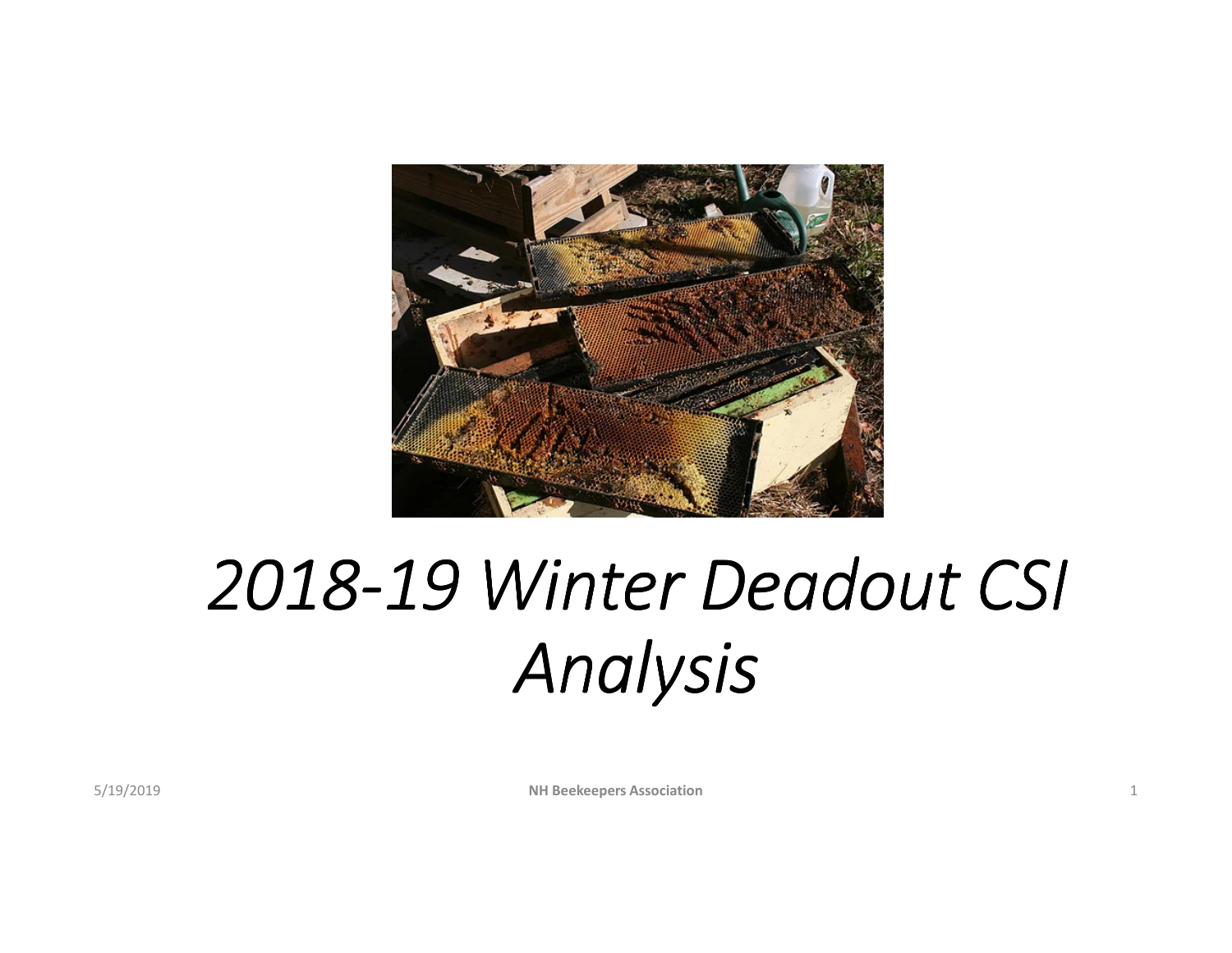# **Deadout CSI Highlights(1)**



- •40 apiaries
- •48 Hives/4 NUCs
- •9 counties
- 32 towns (+ 2 unknowns) •



- $\bullet$  Varroa & Starvation were the most common "reason" for deadout
- • "Middle" of the state had many hives with frozen capped brood

#### Generally, the "reason" given matched the observations listed- good mix of CSI experience

5/19/2019



• Hives started from 2018 packages were the most common loss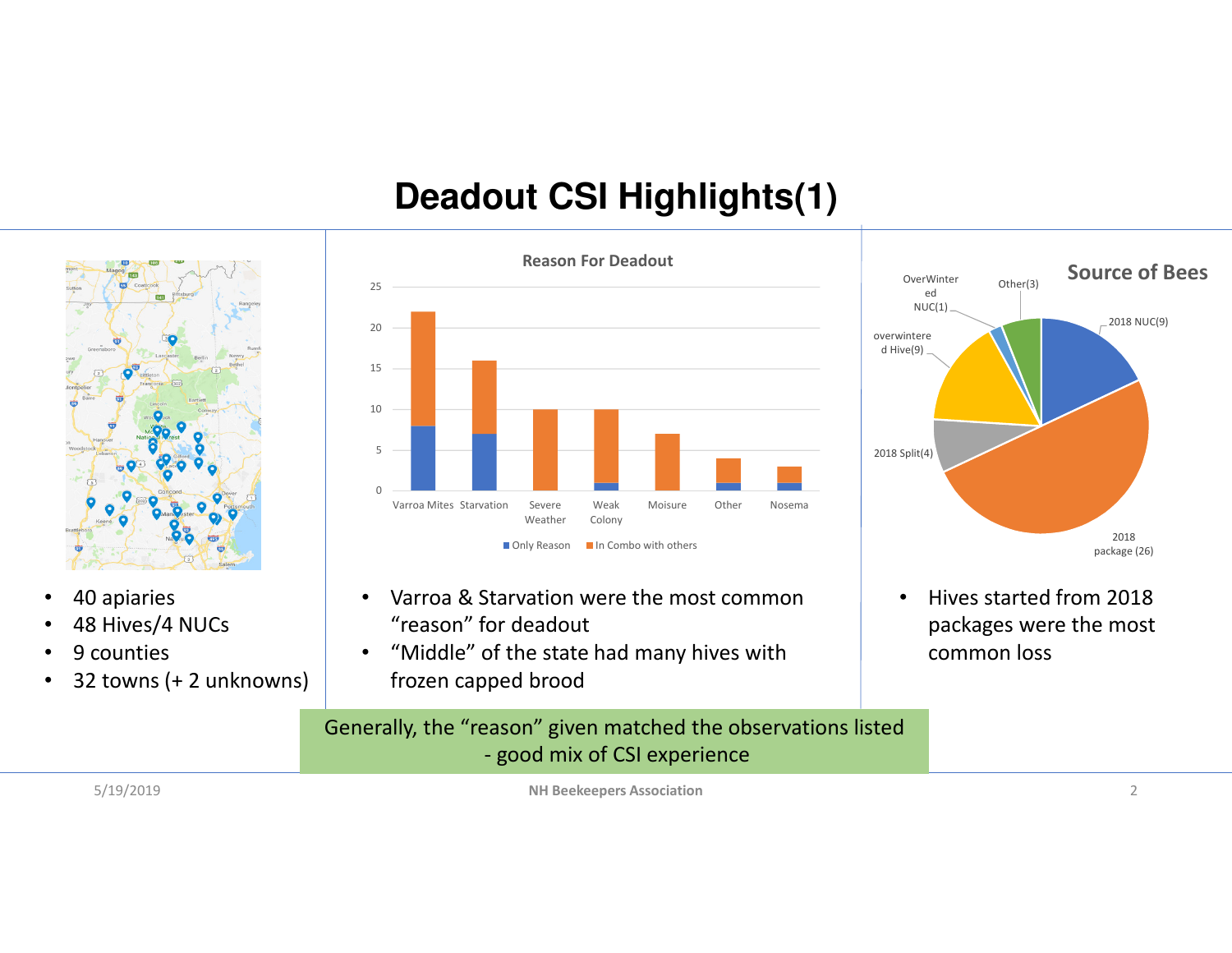# **Deadout CSI Observation Highlights**



**Varroa Observations**

- 27 of 37 (73%) that did alcohol wash on deadout had 3 or more mites
- 37 hives were treated in 2018 •
- • Most common treatment time Sept.

#### **Other Observations**

- 3 hives report animal damage•
- •2 report mouse damage



#### **Brood Observations**

- •10 reported capped brood
- • Mostly middle of the state Concord $\rightarrow$ Lakes region





#### **Nutrition Observations**

- 10 hives no pollen or honey •
- • 4 hives – no honey, some pollen

#### **Virus Observations**

- •No Deformed Wing reported
- •1 reported hairless bees
- •2 reported K-wing
- • 6 reported "stubby abdomens" (DWV?)
	- • 1 additional listed "small bees" in comments

5/19/2019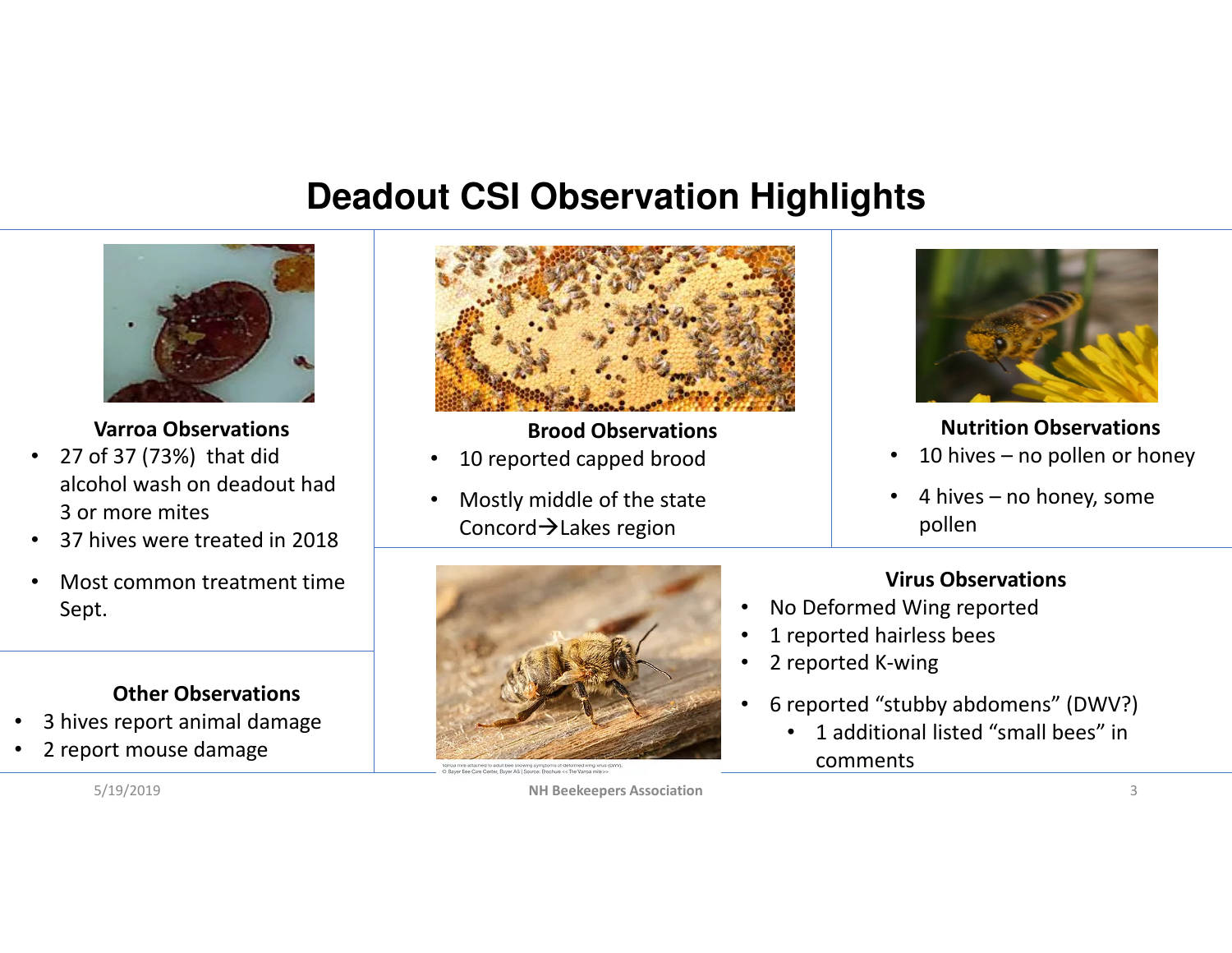## **CSI Location & Experience**





- 9 of 10 counties represented
- 30 Towns + 2 unknowns (Wisconsin & Kent)

#### Good mix of CSI experience along with apiary location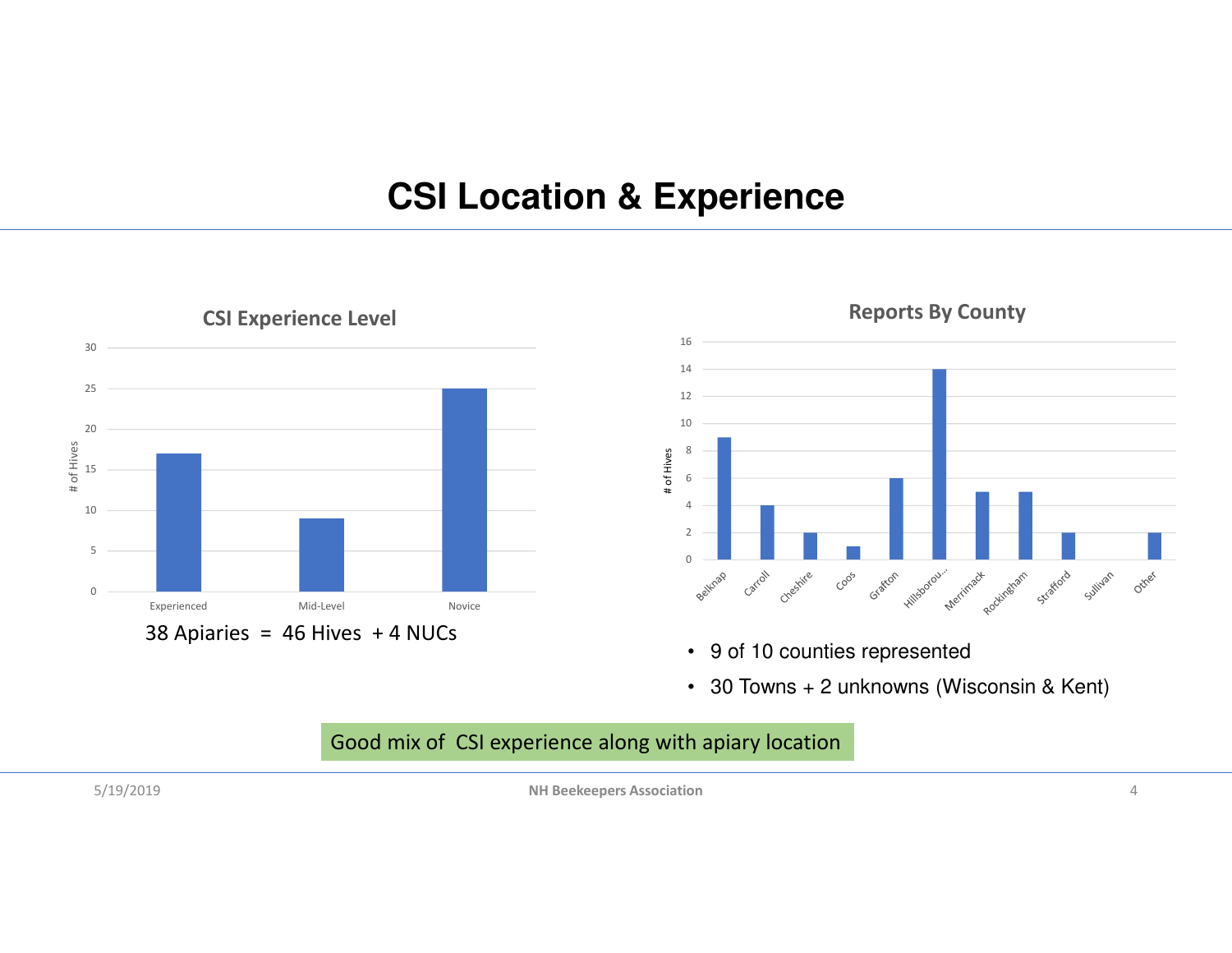# **When was the last time you saw the hive/NUC alive?**

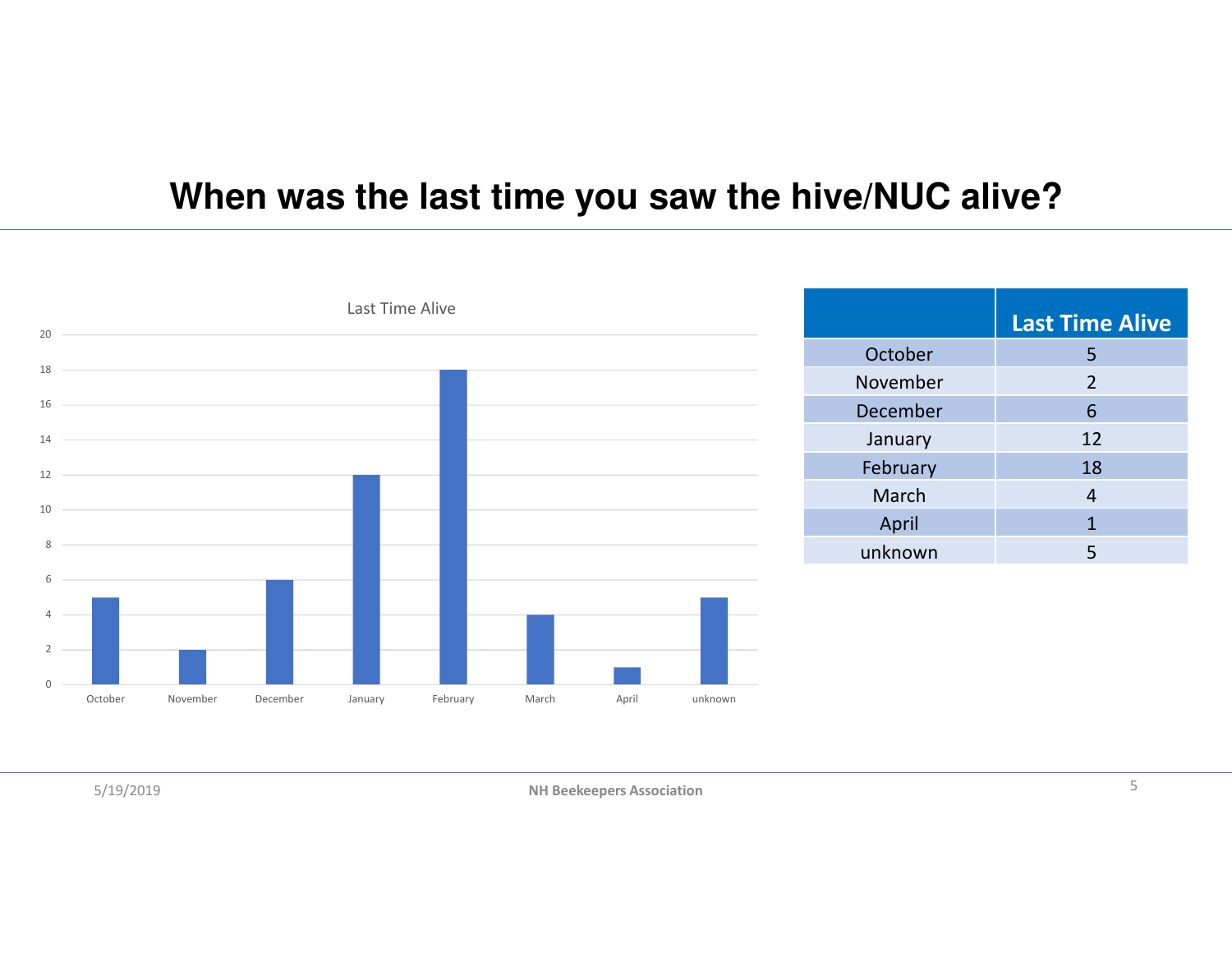# **Reason For Deadout**

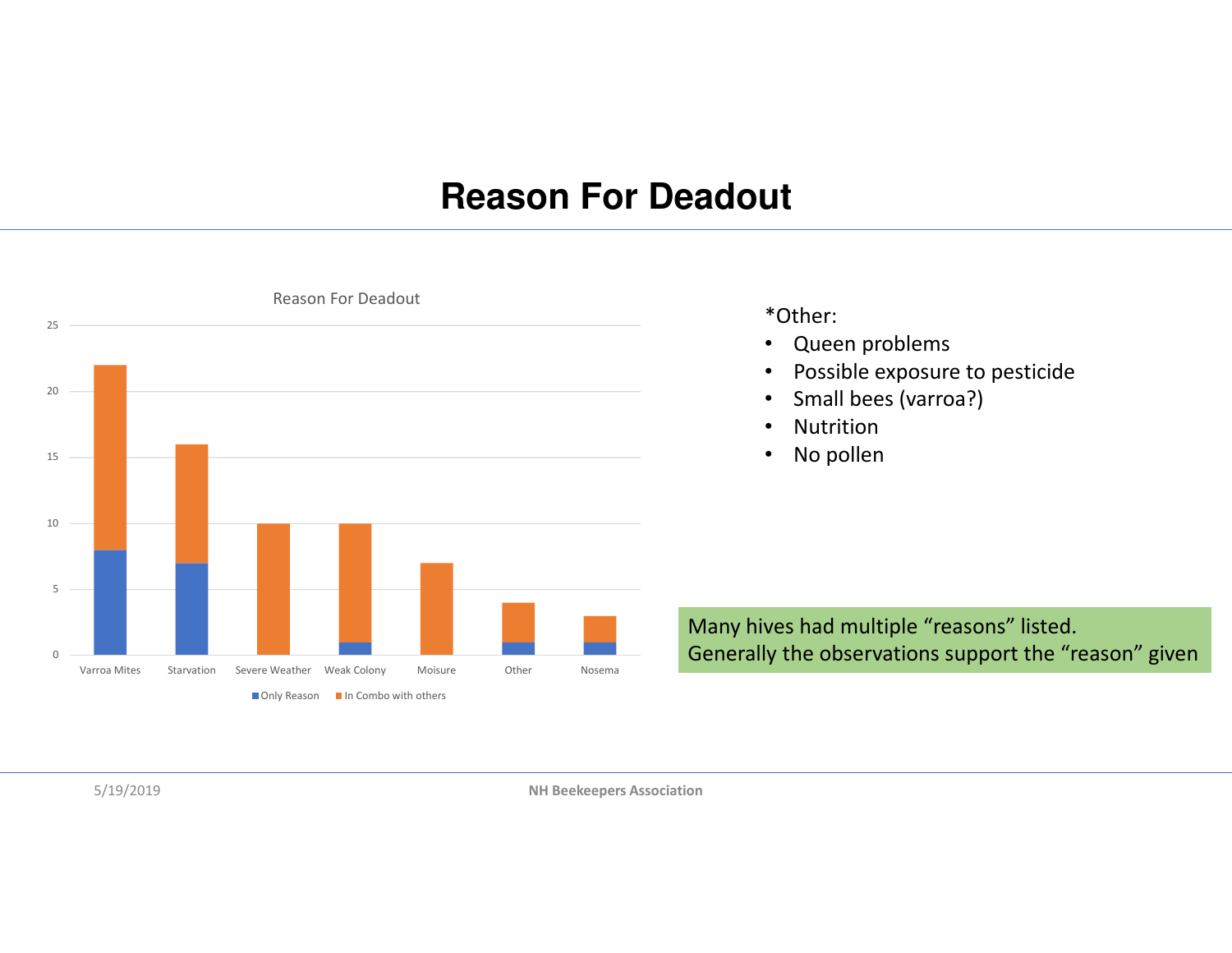### **Bee Race & Source**

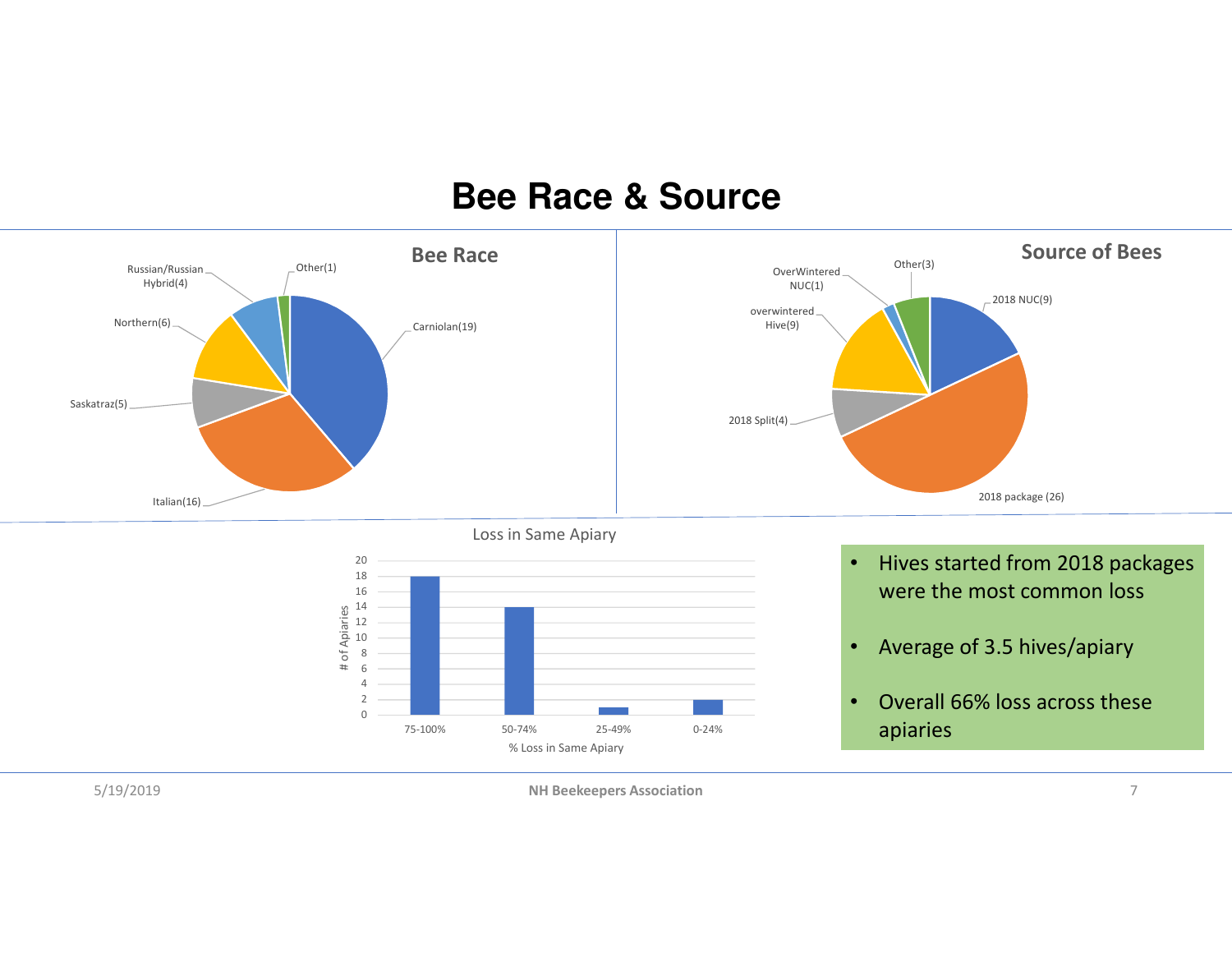### **Deadout Observations - Varroa**



27 of 37 (75%) that did alcohol wash had 3 or more mites/300 bees

Note – how few hives observed mites on the bees/bottom boards

5/19/2019

 **NH Beekeepers Association** $n \geq 8$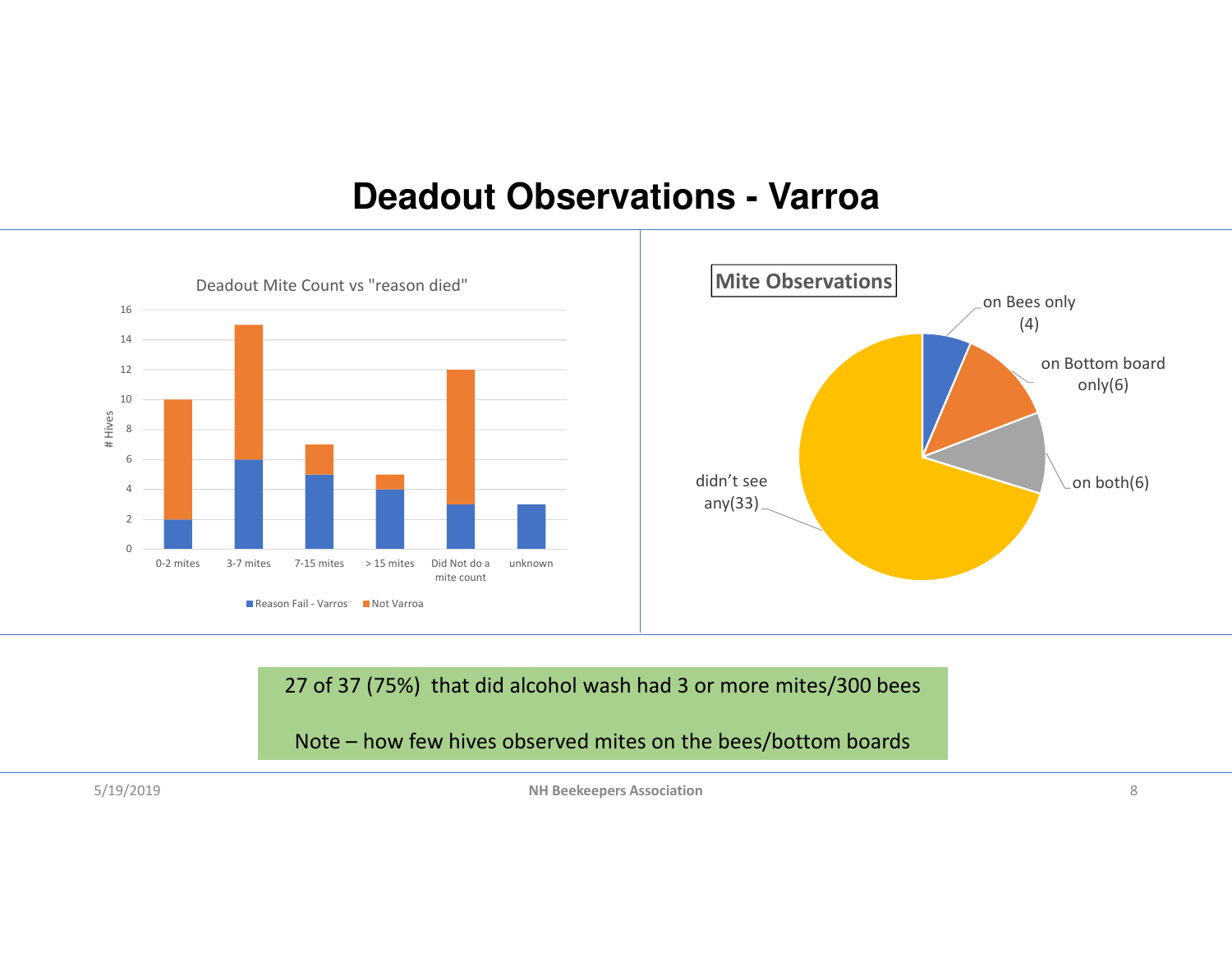### **Varroa Management During Season**



Apivar ■Apistan ■Apiguard ■Formic Acid/Mite-Away-QuickStrips ■HopGuard ■OA Dribble ■OA Vapor ■No Treatments

#### **Treatments:**

- 37 hives were treated at least once;
- •15 hives not treated

#### **Mite Counts:**

- •24 counted mites (5 > 1 time)
- $\bullet$ 18 didn't count
- •8 unknown

Large percentage of hives were treated.

Most common treatment time was Sept.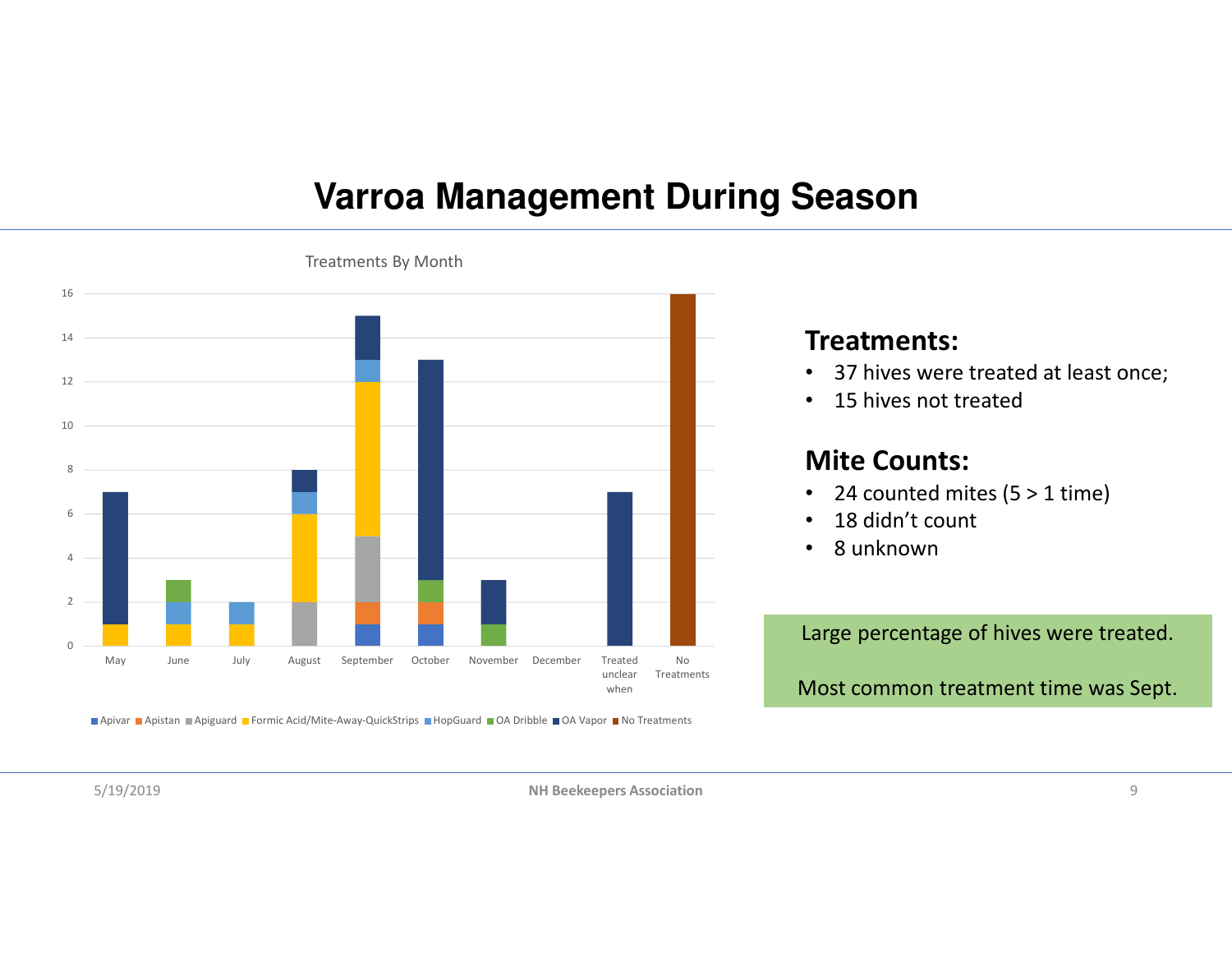# **Nosema & Swarming**

# Nosema

### Deadout Testing: 5 hives: counts - 10.6M, 100K, 400K, 0,0Treatments:- 41 hives/NUCs – did not treat for Nosema - 2 hives treated in spring + fall - 2 NUCs treated in fall

# **Swarming**

|               | <b>Swarm Month</b> |
|---------------|--------------------|
| May           | $\mathbf 1$        |
| June          | $\overline{2}$     |
| July          | 1                  |
| August        | $\overline{2}$     |
| September     | 1                  |
|               |                    |
| Did NOT Swarm | 35                 |

#### 1 Hive with High Deadout Nosema Counts, Some Late Swarms

5/19/2019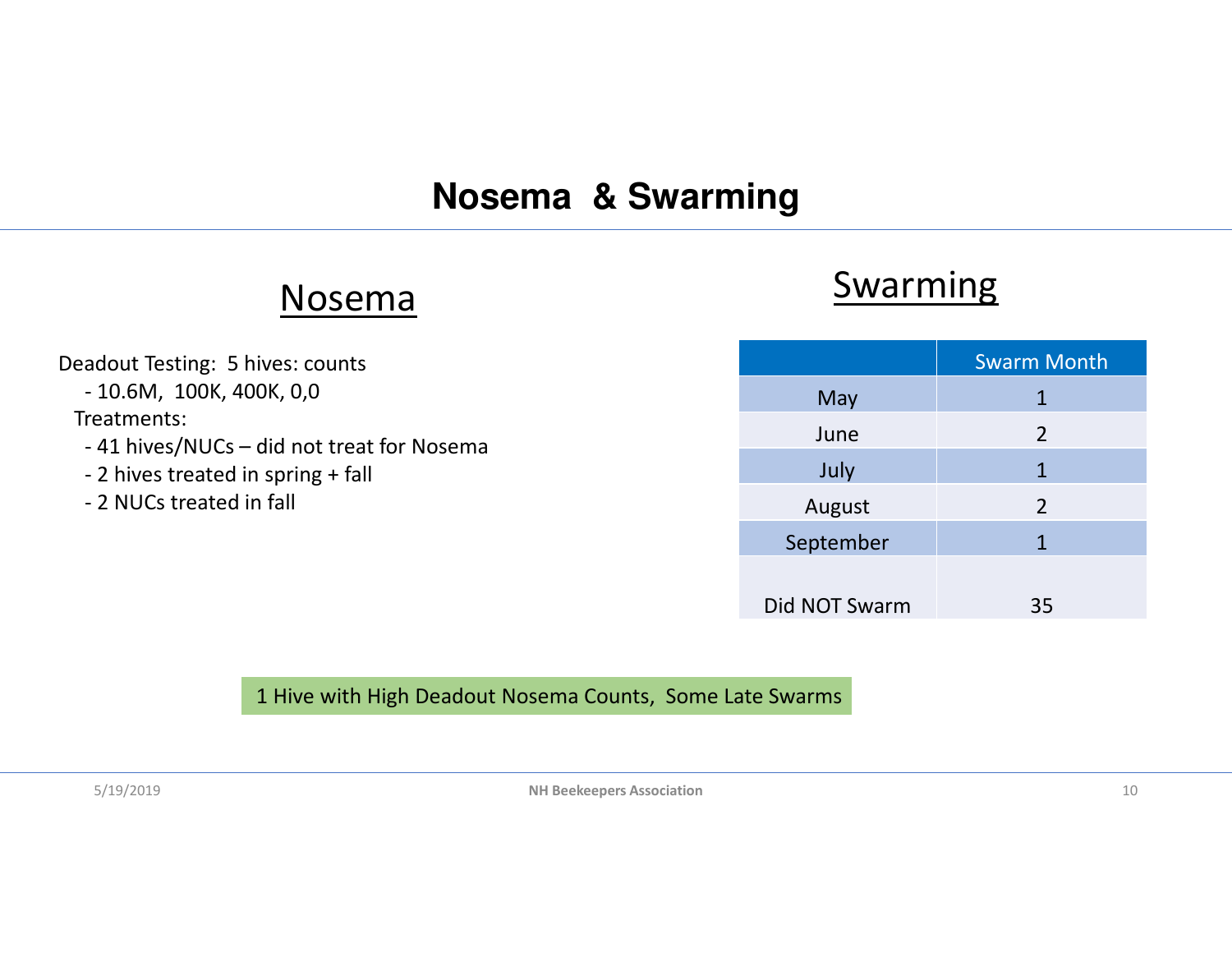# **Condition of Bees**



#### **Other Observations:**

- •**No DWV:** observed
- **Hairless Bees**: 1 hive•
- •**K-wing**: 2 hives
- **"Stubby abdomens"** : 6 hives
	- All 6 listed "varroa" as a reason for death
	- Note: One additional hive listed "small bees" in comment column

| <b>Alcohol Wash count</b> | # hives with stubby<br>abdomens |
|---------------------------|---------------------------------|
| $\triangleright$ 15       | 1                               |
| $7 - 15$                  | 1                               |
| $3 - 7$                   | $\mathcal{P}$                   |
| በ-2                       |                                 |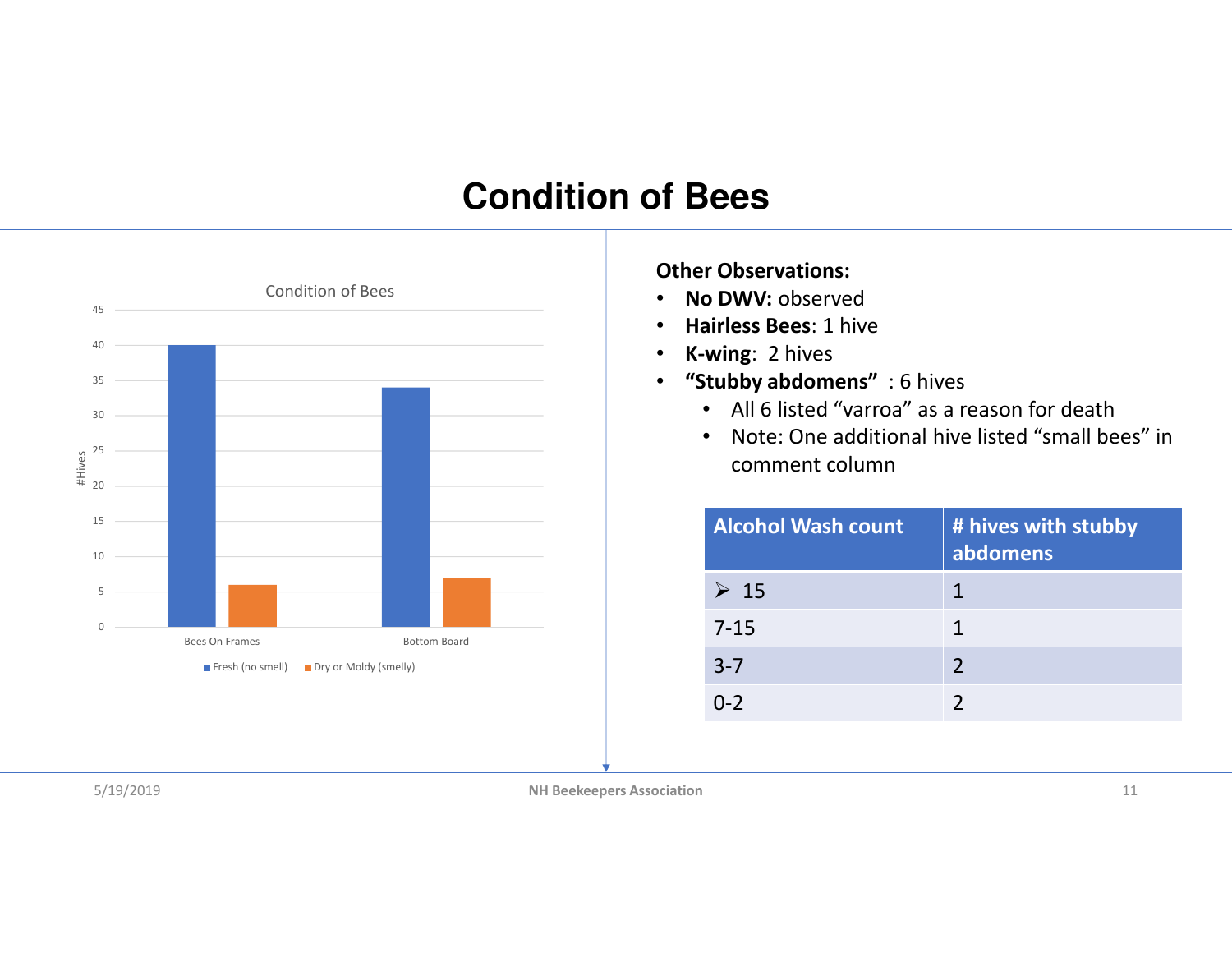# **Observations –Brood**

#### **Brood**

- •36 No Brood Present
- • 10 Capped Brood (2 report cappings punctured)
	- Swarming:
		- $\bullet$ 6 Did not Swarm
		- 1 Swarm in August  $\bullet$
		- $\bullet$ 1 Swarm in May
		- 2 Unknown
- • 3 additional reported cappings were punctured – but not capped brood

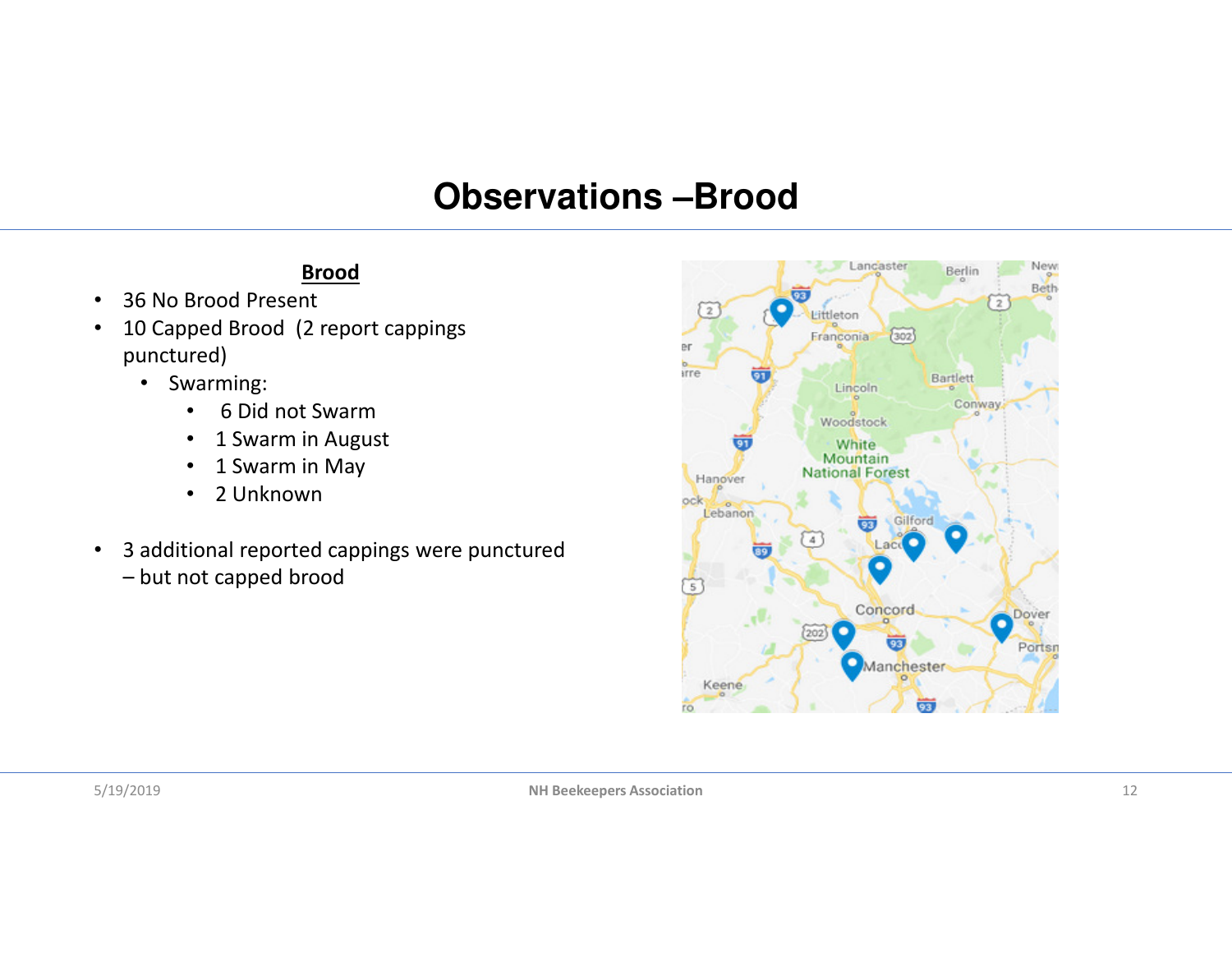# **Observations – Honey & Pollen**







\*One didn't list "starvation" but listed "no pollen" as reason For deadout

5/19/2019

**NH Beekeepers Association**

 $n \hspace{1.5cm} 13$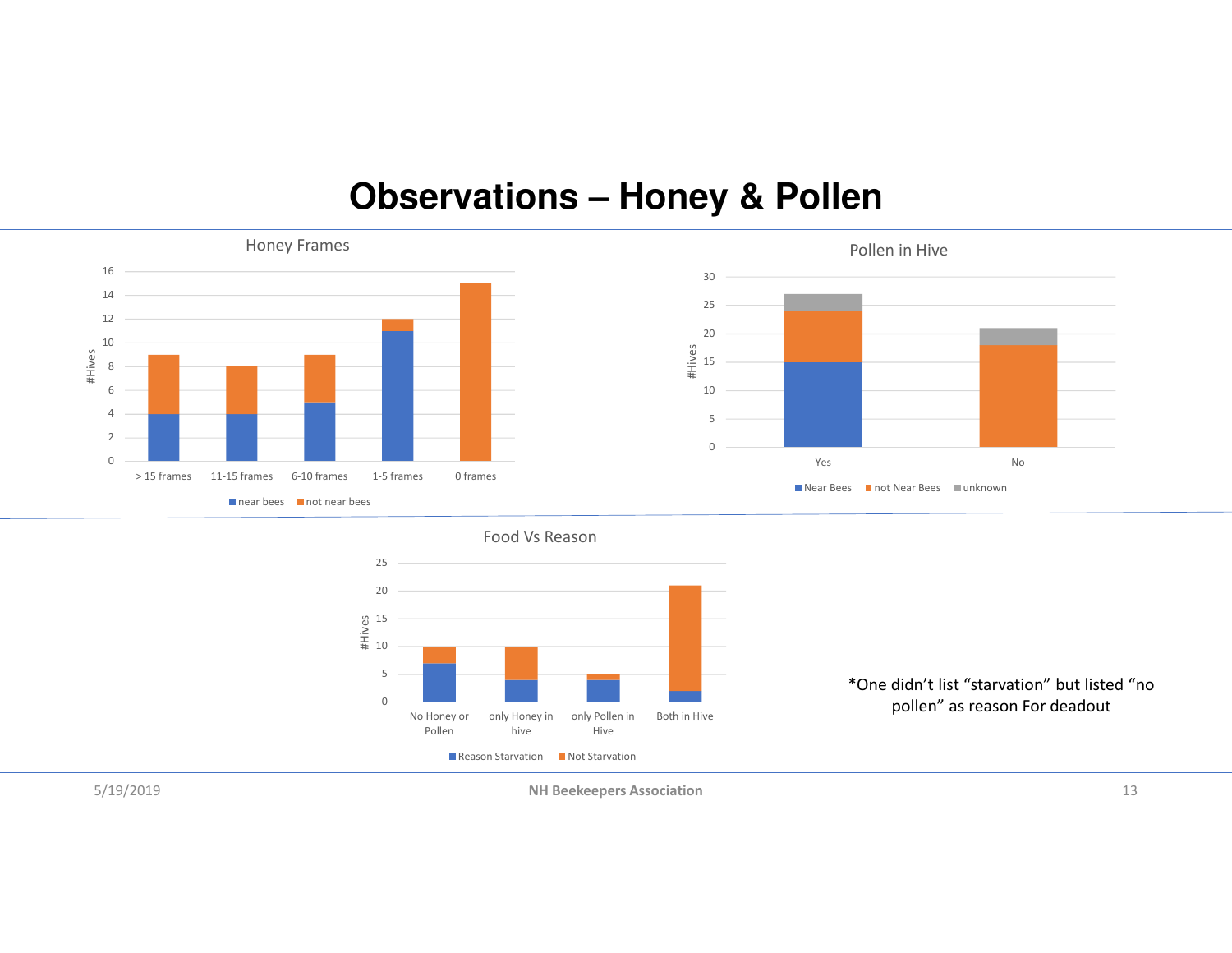# **Moisture in Hive**

012345 #Hives 6789Outer Cover Mold on Frames Moisture Board Bottom Board Boxes Moldy wetWetLocation of Moisture/Mold

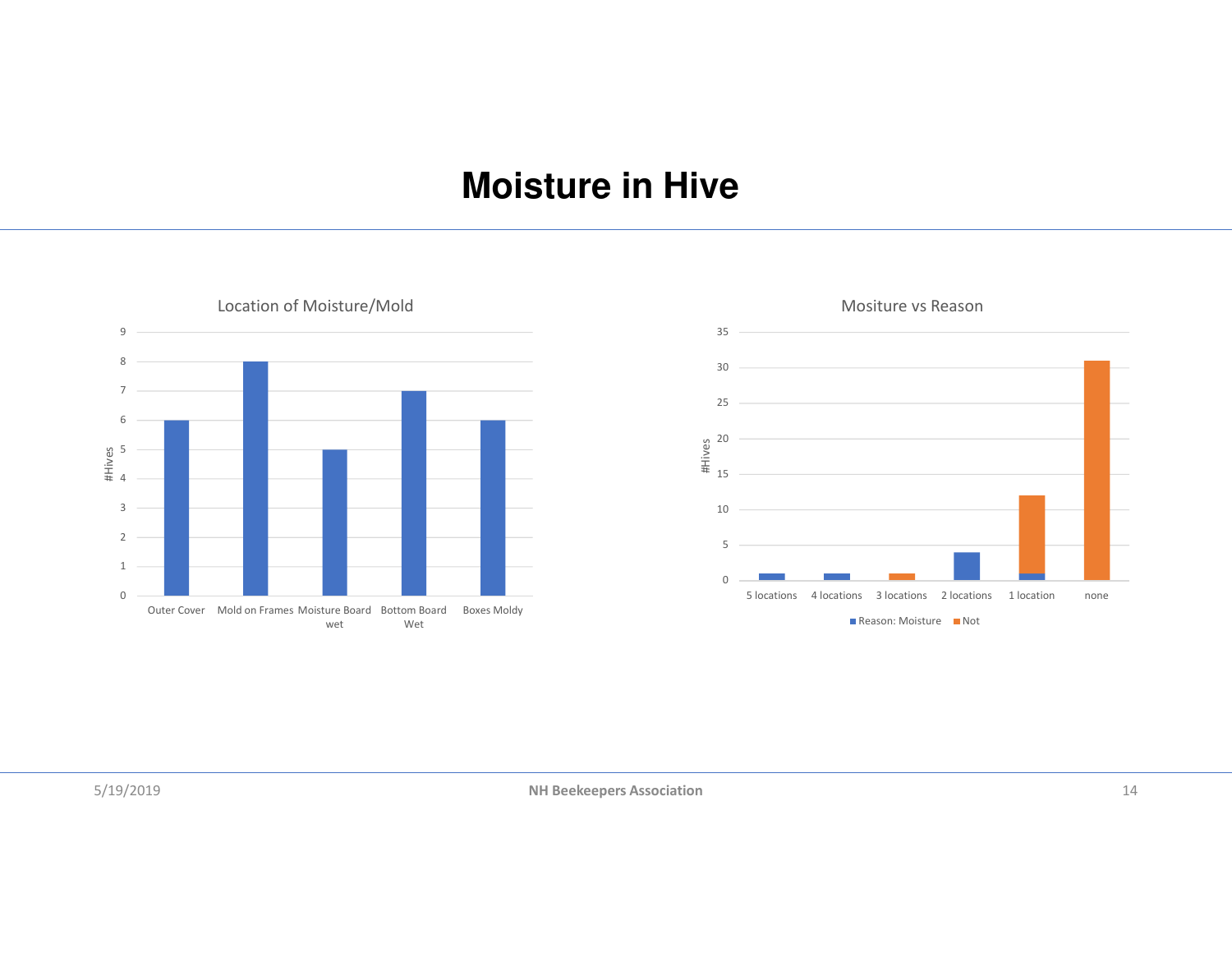### **Number of dead bees**